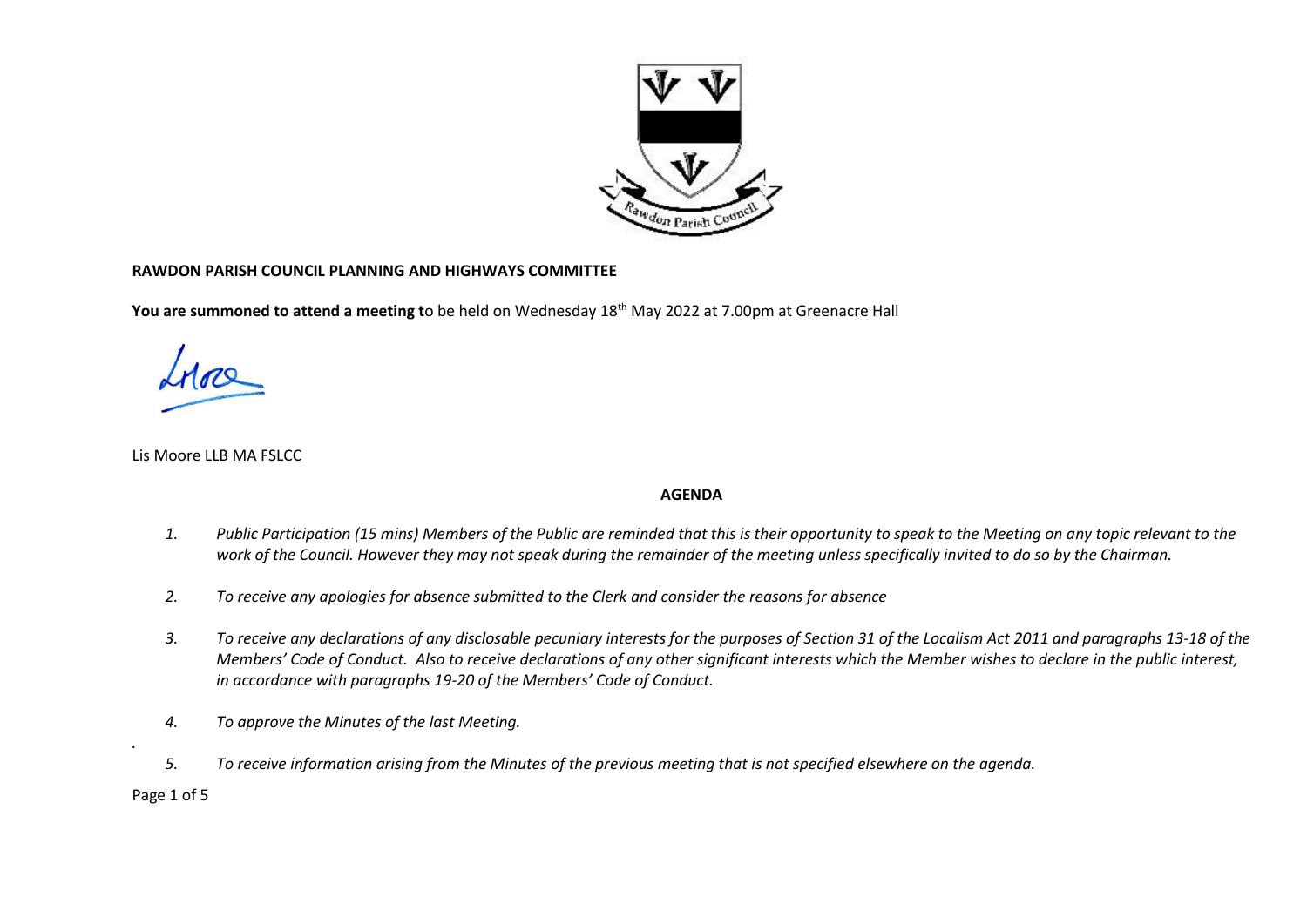## *6. To comment on planning applications sent by Leeds City Council*

| Description                                                                                                                                               | Address                                                   | Reference                                    | Action     |  |
|-----------------------------------------------------------------------------------------------------------------------------------------------------------|-----------------------------------------------------------|----------------------------------------------|------------|--|
| Part single part two storey side and<br>rear extension with porch to front;<br>Demolition of existing garage                                              | 75 Markham Avenue<br>Rawdon Leeds LS19 6NE                | Ref. No:<br>22/01972/FU   Status:<br>Current | to comment |  |
| Retrospective application for porch<br>to front                                                                                                           | 7 New Road Side Rawdon<br>Leeds LS19 6DD                  | Ref. No:<br>22/02245/FU   Status:<br>Current | to comment |  |
| Single storey side extension                                                                                                                              | Briaden Lodge Underwood<br>Drive Rawdon Leeds LS19<br>6LS | Ref. No:<br>22/02380/FU   Status:<br>Current | to comment |  |
| <b>Alteration including single storey</b><br>rear extension and new ramp to<br>front with steps                                                           | 19 Peasehill Close Rawdon<br>Leeds LS19 6EF               | Ref. No:<br>22/02468/FU   Status:<br>Current | to comment |  |
| Part two storey part single storey<br>front/side/rear extensions with<br>Juliet balcony and balustrade to<br>first floor rear and new driveway to<br>side | 78 Markham Avenue<br>Rawdon Leeds LS19 6NF                | Ref. No:<br>22/02501/FU   Status:<br>Current | to comment |  |
| Single storey extension to side and<br>rear                                                                                                               | Southerlea 4 Park Avenue<br>Rawdon Leeds LS19 6ER         | Ref. No:<br>22/02550/FU   Status:<br>Current | to comment |  |
| Gable wall side extension with<br>dormer window to rear                                                                                                   | 14 Benton Park Crescent<br>Rawdon Leeds LS19 6NA          | Ref. No:<br>22/02563/FU   Status:<br>Current | to comment |  |
| Alterations including first floor rear<br>extension above existing ground<br>floor extension; canopy to rear                                              | 21 Crow Trees Park Rawdon<br>Leeds LS19 6HH               | Ref. No:<br>22/02720/FU   Status:<br>Current | to comment |  |
| <b>Single storey rear extension</b>                                                                                                                       | 20 Lombard Street Rawdon<br>Leeds LS19 6BW                | Ref. No:<br>22/02841/FU   Status:<br>Current | to comment |  |
| Double garage, garden store and<br>courtyard canopy to cottage                                                                                            | Cliffe House Cragg Wood<br>Drive Rawdon Leeds LS19<br>6LG | Ref. No:<br>22/02903/FU   Status:<br>Current | to comment |  |

Page 2 of 5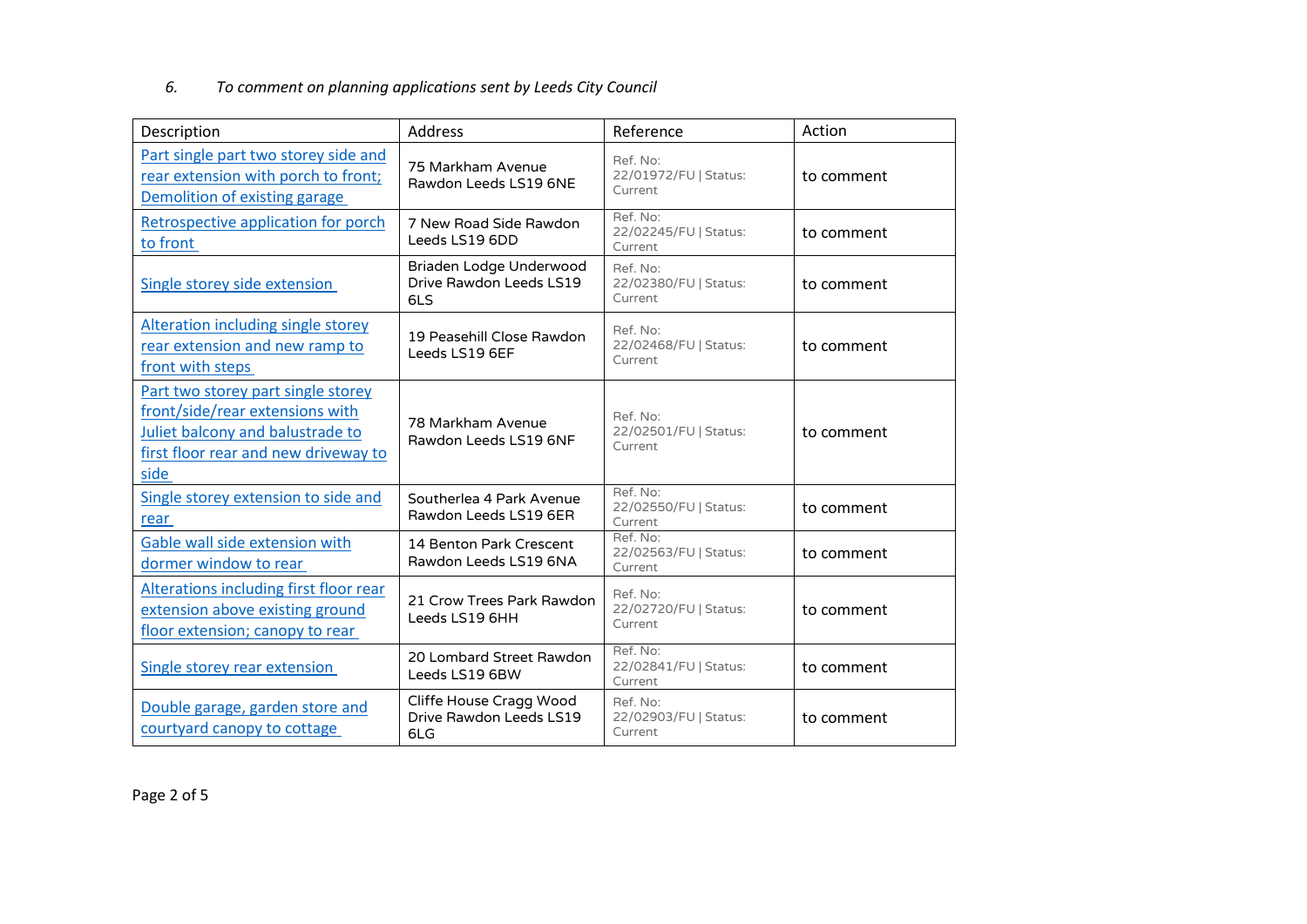| Erection of two storey building<br>forming new sixth form centre<br>adjoining listed building | Woodhouse Grove School<br>Apperley Lane Apperley<br>Bridge BD10 ONR | Ref. No:<br>22/02927/FU   Status:<br>Current & Ref. No:<br>22/02905/LI   Status:<br>Current | to comment |
|-----------------------------------------------------------------------------------------------|---------------------------------------------------------------------|---------------------------------------------------------------------------------------------|------------|
|-----------------------------------------------------------------------------------------------|---------------------------------------------------------------------|---------------------------------------------------------------------------------------------|------------|

## *7. To note decisions made by Leeds City Council*

| Description                                 | <b>Address</b>                  | Reference                          | <b>RPC Comment</b>                                         | <b>LCC Decision</b> |
|---------------------------------------------|---------------------------------|------------------------------------|------------------------------------------------------------|---------------------|
| Detached outbuilding to side of<br>property | 3 London Square<br>Rawdon Leeds | Ref. No:<br>21/09895/FU   Status:  | The Parish Council neither<br>supports nor objects to this | Approved            |
|                                             | <b>LS19 6BX</b>                 | Decided                            | application which it notes is in the                       |                     |
|                                             |                                 |                                    | <b>Conservation Area</b>                                   |                     |
| Single storey side and rear                 | 64 Larkfield                    | Ref. No:<br>22/00750/FU   Status:  | The Parish Council neither                                 | Approved            |
| extensions incorporating raised             | Avenue Rawdon<br>Leeds LS19 6EN | Decided                            | supports nor objects to this                               |                     |
| platform with steps and two Juliet          |                                 |                                    | application                                                |                     |
| balconies; gable wall side extension        |                                 |                                    |                                                            |                     |
| with dormer window and Juliet               |                                 |                                    |                                                            |                     |
| balcony to rear and roof lights to          |                                 |                                    |                                                            |                     |
| front                                       |                                 |                                    |                                                            |                     |
| <b>Certificate of Proposed Lawful</b>       | 42 Greenacre<br>Park Rawdon     | Ref. No:<br>22/00755/CLP   Status: | noted                                                      | Approved            |
| Development for a single storey             | Leeds LS19 6AR                  | Decided                            |                                                            |                     |
| rear extension, dormer window to            |                                 |                                    |                                                            |                     |
| the rear and rooflights to the front        |                                 |                                    |                                                            |                     |
| Part two storey, part single storey         | 42 Greenacre                    | Ref. No:                           | The Parish Council neither                                 | Approved            |
| side extension; bay window to               | Park Rawdon<br>Leeds LS19 6AR   | 22/00756/FU   Status:<br>Decided   | supports nor objects to this                               |                     |
| front; Raising of roof height to            |                                 |                                    | application                                                |                     |
| single storey rear extension; Porch         |                                 |                                    |                                                            |                     |
| to the front, rooflights to the front,      |                                 |                                    |                                                            |                     |
| enlarging existing drive and access         |                                 |                                    |                                                            |                     |
| requiring new/wider dropped kerb;           |                                 |                                    |                                                            |                     |
| reduction of existing raised patio          |                                 |                                    |                                                            |                     |

Page 3 of 5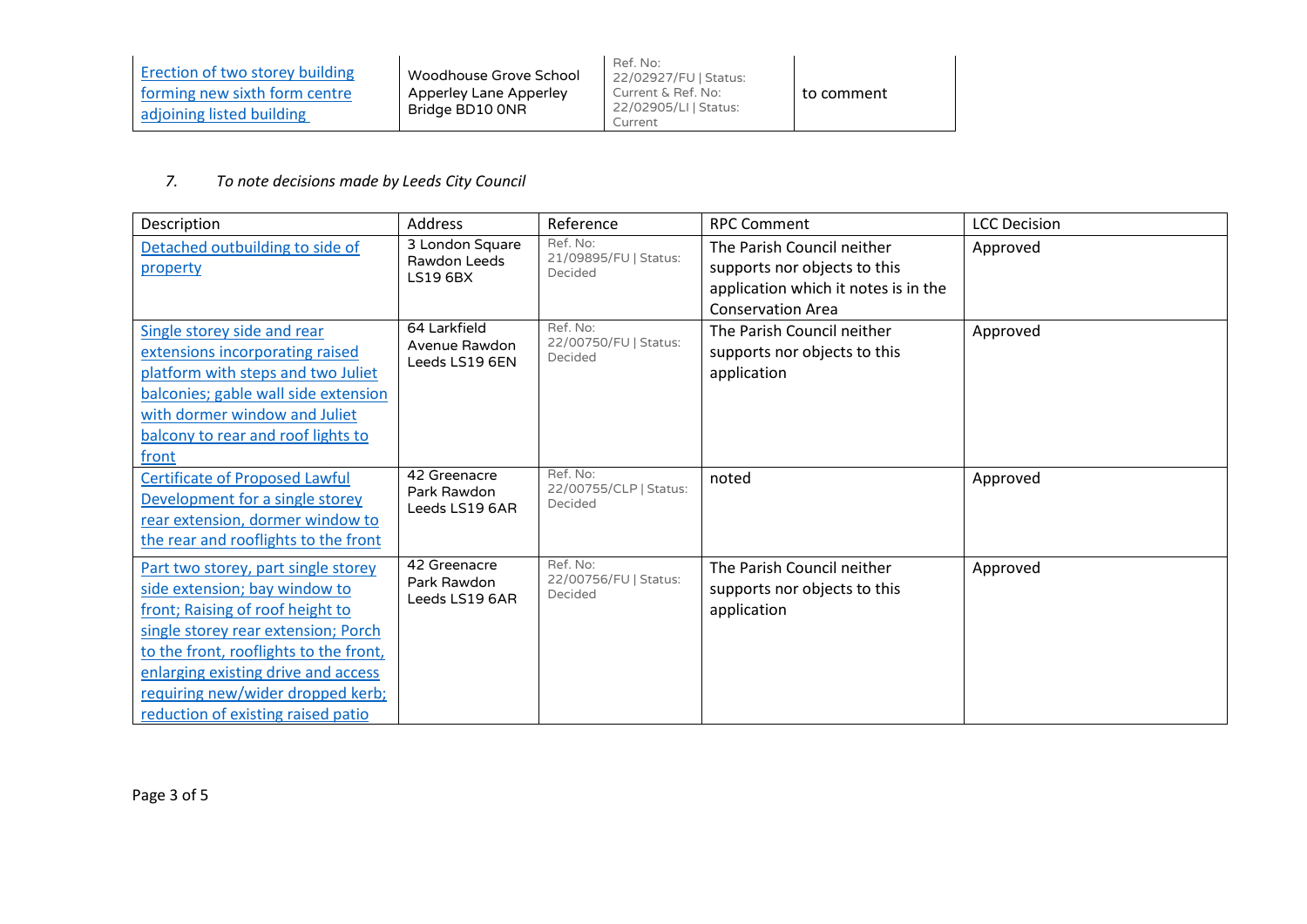| First floor extension to side;<br>conversion of existing attached<br>garage to habitable<br>accommodation, with pitched roof                                                                                                                 | 12 Larkfield Road<br>Rawdon Leeds<br><b>LS19 6EQ</b>                                 | Ref. No:<br>22/00885/FU   Status:<br>Decided  | The Parish Council neither<br>supports nor objects to this<br>application | Approved                                                                                                                                                                                                                                                                                                                                                                                                                                                                                                   |
|----------------------------------------------------------------------------------------------------------------------------------------------------------------------------------------------------------------------------------------------|--------------------------------------------------------------------------------------|-----------------------------------------------|---------------------------------------------------------------------------|------------------------------------------------------------------------------------------------------------------------------------------------------------------------------------------------------------------------------------------------------------------------------------------------------------------------------------------------------------------------------------------------------------------------------------------------------------------------------------------------------------|
| Single storey rear extension                                                                                                                                                                                                                 | 10 Lime Grove<br>Rawdon Leeds<br><b>LS19 6BZ</b>                                     | Ref. No:<br>22/00970/FU   Status:<br>Decided  | The Parish Council neither<br>supports nor objects to this<br>application | Approved                                                                                                                                                                                                                                                                                                                                                                                                                                                                                                   |
| <b>Certificate of Proposed Lawful</b><br>Development for a single storey<br>rear extension; porch to front<br>elevation; and detached<br>outbuilding to side and rear                                                                        | <b>Briaden Bungalow</b><br><b>Underwood Drive</b><br>Rawdon Leeds<br><b>LS19 6LA</b> | Ref. No:<br>22/01157/CLP   Status:<br>Decided | Noted                                                                     | Approved                                                                                                                                                                                                                                                                                                                                                                                                                                                                                                   |
| <b>Certificate of Existing Lawful</b><br>Development for completion of<br>garage attached to main house as<br>per approved planning<br>27/29/00/FU (Demolition of old<br>detached garage and landscaping<br>completed within permitted time) | Underwood<br>Lodge<br><b>Underwood Drive</b><br>Rawdon Leeds<br><b>LS19 6LA</b>      | Ref. No:<br>22/01273/CLE   Status:<br>Decided | Noted                                                                     | Refused - Leeds City Council with<br>regard to the application<br>submitted on 21.2.22 for the use<br>and/or development described in<br>the First Schedule hereto in<br>respect of the land and/or<br>buildings specified in the Second<br>Schedule hereto and shown edged<br>red on the submitted plan, has<br>refused the application for the<br>following reasons: a) No evidence<br>has been submitted that Condition<br>No 2, which is a Grampian planning<br>condition has ever been<br>discharged. |